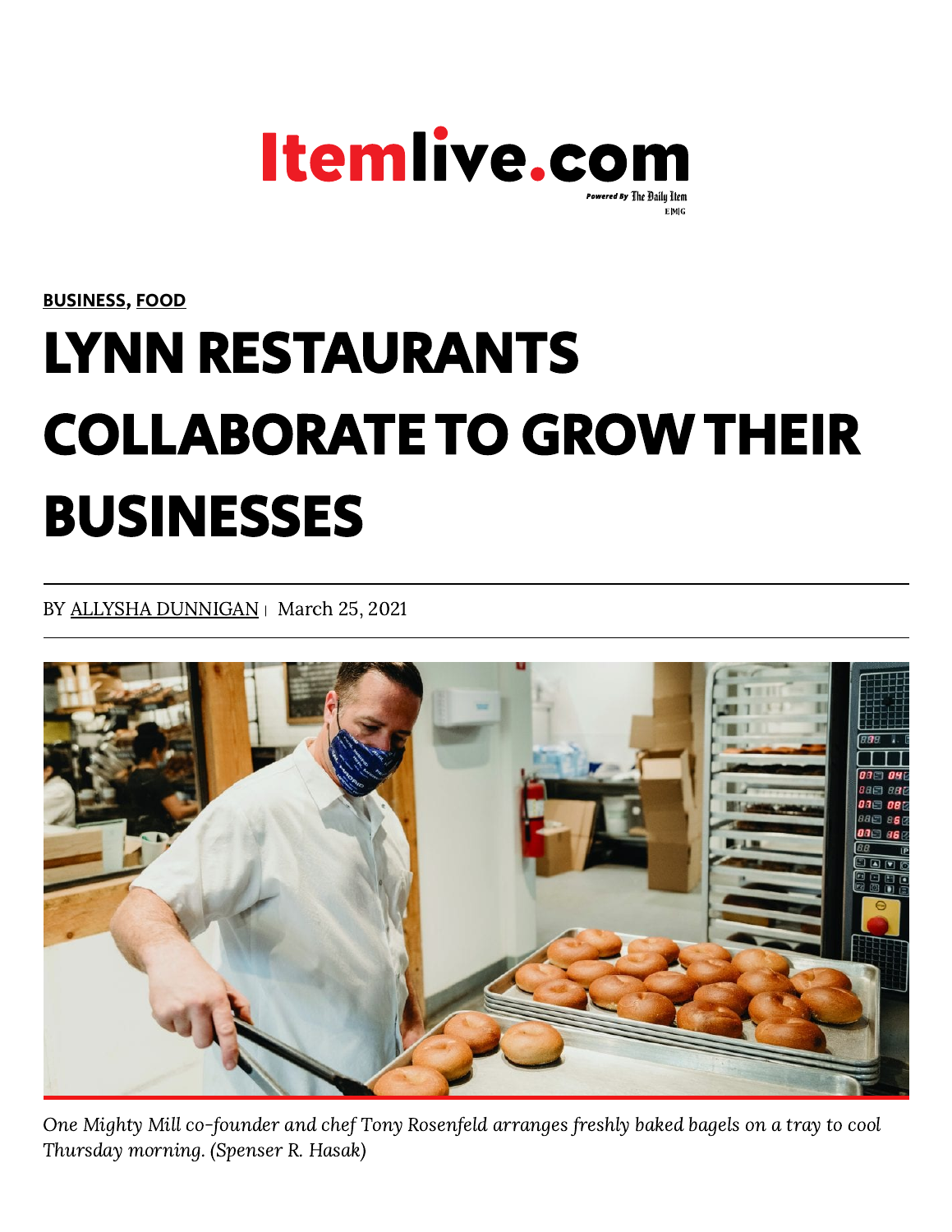LYNN — Lynn has been expanding in the food service industry for a couple of years now, welcoming a variety of new establishments offering unique food and beverages.

One Mighty Mill, Nightshade Noodle Bar, Durum, and Bent Water Brewing Company are just a few of the local businesses that have planted roots in Lynn, but have since branched out.

Located across from one another on Exchange Street, One Mighty Mill has been collaborating with its neighbor, Nightshade Noodle Bar, owned by Chef Rachel Miller.

According to One Mighty Mill co-owner Chris Pape, Miller uses the Mill's fresh flour to make noodles for some of her most popular dishes. In turn, One Mighty Mill turns to Miller for her original sauces, which are in the Mill's cafe to be used as toppings for its bagels. "That's kind of one of the most fun things to collaborate on," said Pape. "We love to see people get creative with the different toppings they put on the bagels."

He noted Miller has a unique style that includes awesome and creative dishes. He said it's an honor to have her create something to put in the Mill's cafe for its customers.

"This is one of our favorite collabs because we both have an affinity for high quality, organic foods, and because she's right across the street," Pape said.

The Mill does provide a few other special baking and chef friends with its flour, but Pape said they are not a wholesaler. The Mill's focus is on selling its bagels, breads and pretzels, he said.

Chef Tony Rosenfeld, co-owner of One Mighty Mill, said that creating the bagels is a 48-hour process, beginning at 5 each morning to make the flour.

One Mighty Mill partners with a farm from Linneus, Maine to acquire its wheat, and aims to stay as local and organic as it can. One Mighty Mill also has three other mills in Hyde Park, where the bulk of its bagels are produced, but Pape said they have plans to expand to New York. One Mighty Mill has also expanded its reach throughout the North Shore, with products at the Whole Foods in Swampscott and Lynnfield, which Pape said has been very successful.

Nightshade Noodle Bar has expanded its Lynn partnership with Durum on Eastern Avenue, which grew in popularity during the pandemic with the latter's at-home pizza kits.

Al Giorgio, who owns Durum with his parents, said that they make baguettes and angel hair pasta for Nightshade. Miller came in one day and expressed interest in working together, he said, and she now uses Durum's baguettes for her banh mi sandwiches.

Giorgio said that he and Miller have discussed using more products from Durum for her superette store that she plans on opening next to Nightshade, but noted that nothing is definite. Durum also partners with other establishments in the Greater Boston area to provide pasta and bread products, but Giorgio declined to name them.

Giorgio owns La Familia Giorgios in the North End, so Durum also sends pasta outside of Lynn to that restaurant.